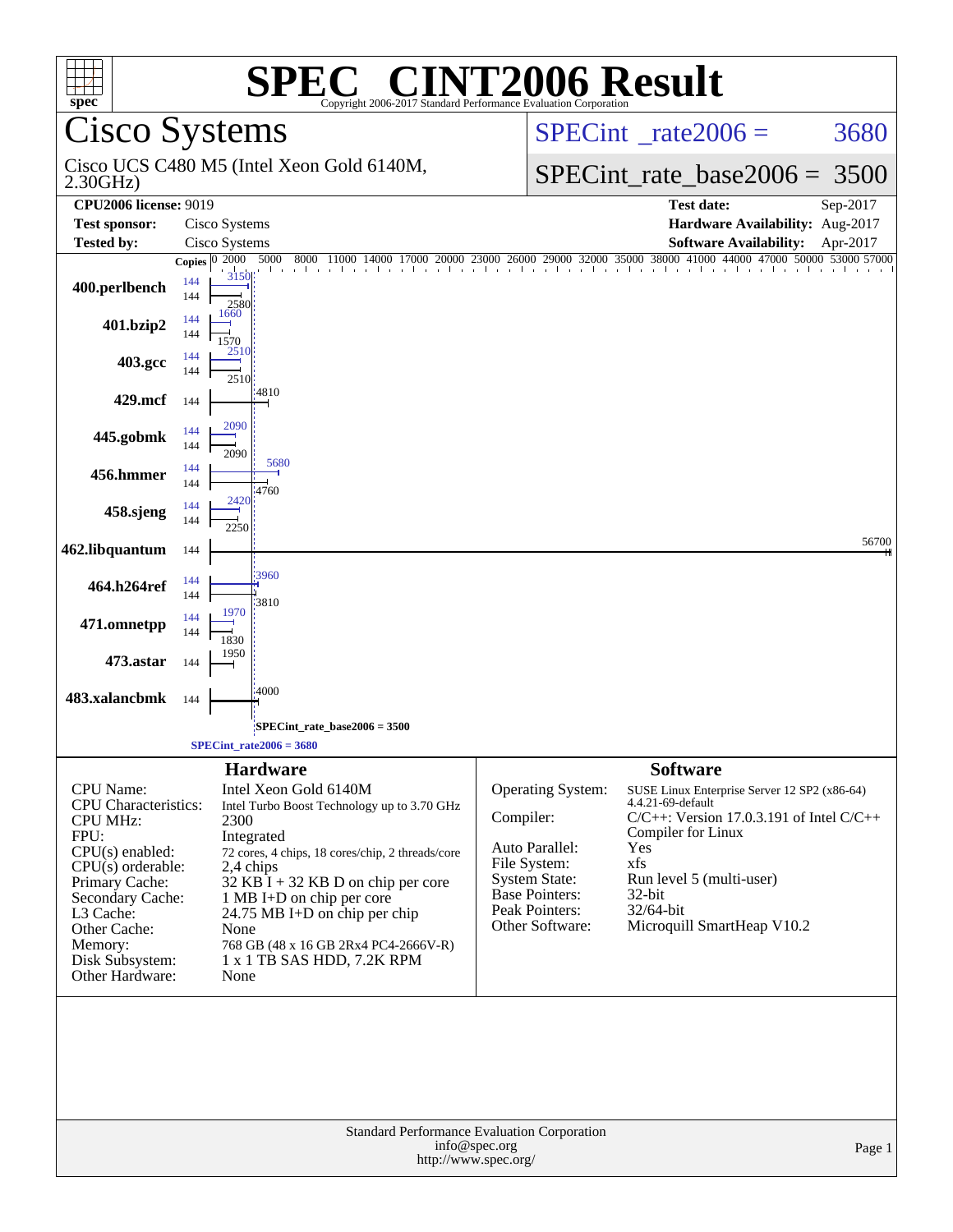

## Cisco Systems

2.30GHz) Cisco UCS C480 M5 (Intel Xeon Gold 6140M, SPECint rate $2006 = 3680$ 

## [SPECint\\_rate\\_base2006 =](http://www.spec.org/auto/cpu2006/Docs/result-fields.html#SPECintratebase2006) 3500

**[CPU2006 license:](http://www.spec.org/auto/cpu2006/Docs/result-fields.html#CPU2006license)** 9019 **[Test date:](http://www.spec.org/auto/cpu2006/Docs/result-fields.html#Testdate)** Sep-2017 **[Test sponsor:](http://www.spec.org/auto/cpu2006/Docs/result-fields.html#Testsponsor)** Cisco Systems **[Hardware Availability:](http://www.spec.org/auto/cpu2006/Docs/result-fields.html#HardwareAvailability)** Aug-2017 **[Tested by:](http://www.spec.org/auto/cpu2006/Docs/result-fields.html#Testedby)** Cisco Systems **[Software Availability:](http://www.spec.org/auto/cpu2006/Docs/result-fields.html#SoftwareAvailability)** Apr-2017

#### **[Results Table](http://www.spec.org/auto/cpu2006/Docs/result-fields.html#ResultsTable)**

|                                                                                                          | <b>Base</b>   |                |       |                |       |                | <b>Peak</b>   |               |                |              |                |              |                |              |
|----------------------------------------------------------------------------------------------------------|---------------|----------------|-------|----------------|-------|----------------|---------------|---------------|----------------|--------------|----------------|--------------|----------------|--------------|
| <b>Benchmark</b>                                                                                         | <b>Copies</b> | <b>Seconds</b> | Ratio | <b>Seconds</b> | Ratio | <b>Seconds</b> | Ratio         | <b>Copies</b> | <b>Seconds</b> | <b>Ratio</b> | <b>Seconds</b> | <b>Ratio</b> | <b>Seconds</b> | <b>Ratio</b> |
| 400.perlbench                                                                                            | 144           | 545            | 2580  | 545            | 2580  | 544            | 2590          | 144           | 448            | 3140         | 447            | 3150         | 447            | 3150         |
| 401.bzip2                                                                                                | 144           | 882            | 1580  | 885            | 1570  | 884            | 1570          | 144           | 838            | 1660         | 841            | 1650         | 839            | 1660         |
| $403.\mathrm{gcc}$                                                                                       | 144           | 463            | 2510  | 465            | 2490  | 462            | 2510          | 144           | 461            | 2510         | 462            | 2510         | 460            | 2520         |
| $429$ .mcf                                                                                               | 144           | 273            | 4810  | 273            | 4810  | 273            | 4810 <b>1</b> | 144           | 273            | 4810         | 273            | 4810         | 273            | 4810         |
| $445$ .gobmk                                                                                             | 144           | 720            | 2100  | 721            | 2090  | 722            | 2090          | 144           | 722            | 2090         | 722            | 2090         | 723            | 2090         |
| 456.hmmer                                                                                                | 144           | 281            | 4780  | 282            | 4760  | 282            | 4760          | 144           | 237            | 5680         | 237            | 5680         | 236            | 5700         |
| $458$ .sjeng                                                                                             | 144           | 774            | 2250  | 774            | 2250  | 774            | 2250          | 144           | 720            | 2420         | 720            | 2420         | 720            | 2420         |
| 462.libquantum                                                                                           | 144           | 52.9           | 56400 | 52.6           | 56700 | 52.5           | 56800         | 144           | 52.9           | 56400        | 52.6           | 56700        | 52.5           | 56800        |
| 464.h264ref                                                                                              | 144           | 838            | 3800  | 835            | 3820  | 836            | 3810          | 144           | 810            | 3940         | 805            | 3960         | 800            | 3980         |
| 471.omnetpp                                                                                              | 144           | 491            | 1830  | 491            | 1830  | 491            | <b>1830</b>   | 144           | 456            | 1970         | 456            | 1970         | 456            | 1970         |
| 473.astar                                                                                                | 144           | 519            | 1950  | 518            | 1950  | 518            | <b>1950</b>   | 144           | 519            | 1950         | 518            | 1950         | 518            | 1950         |
| 483.xalancbmk                                                                                            | 144           | 249            | 4000  | 248            | 4010  | 248            | 4000          | 144           | 249            | 4000         | 248            | 4010         | 248            | 4000         |
| Results appear in the order in which they were run. Bold underlined text indicates a median measurement. |               |                |       |                |       |                |               |               |                |              |                |              |                |              |

#### **[Submit Notes](http://www.spec.org/auto/cpu2006/Docs/result-fields.html#SubmitNotes)**

 The numactl mechanism was used to bind copies to processors. The config file option 'submit' was used to generate numactl commands to bind each copy to a specific processor. For details, please see the config file.

#### **[Operating System Notes](http://www.spec.org/auto/cpu2006/Docs/result-fields.html#OperatingSystemNotes)**

Stack size set to unlimited using "ulimit -s unlimited"

#### **[Platform Notes](http://www.spec.org/auto/cpu2006/Docs/result-fields.html#PlatformNotes)**

BIOS Settings: Intel HyperThreading Technology set to Enabled CPU performance set to Enterprise Power Performance Tuning set to OS SNC set to Enabled IMC Interleaving set to 1-way Interleave Patrol Scrub set to Disabled Sysinfo program /home/cpu2006-1.2/config/sysinfo.rev6993 Revision 6993 of 2015-11-06 (b5e8d4b4eb51ed28d7f98696cbe290c1) running on linux-g4f1 Mon Sep 11 18:36:59 2017 This section contains SUT (System Under Test) info as seen by some common utilities. To remove or add to this section, see: <http://www.spec.org/cpu2006/Docs/config.html#sysinfo>

 From /proc/cpuinfo model name : Intel(R) Xeon(R) Gold 6140M CPU @ 2.30GHz Continued on next page

> Standard Performance Evaluation Corporation [info@spec.org](mailto:info@spec.org) <http://www.spec.org/>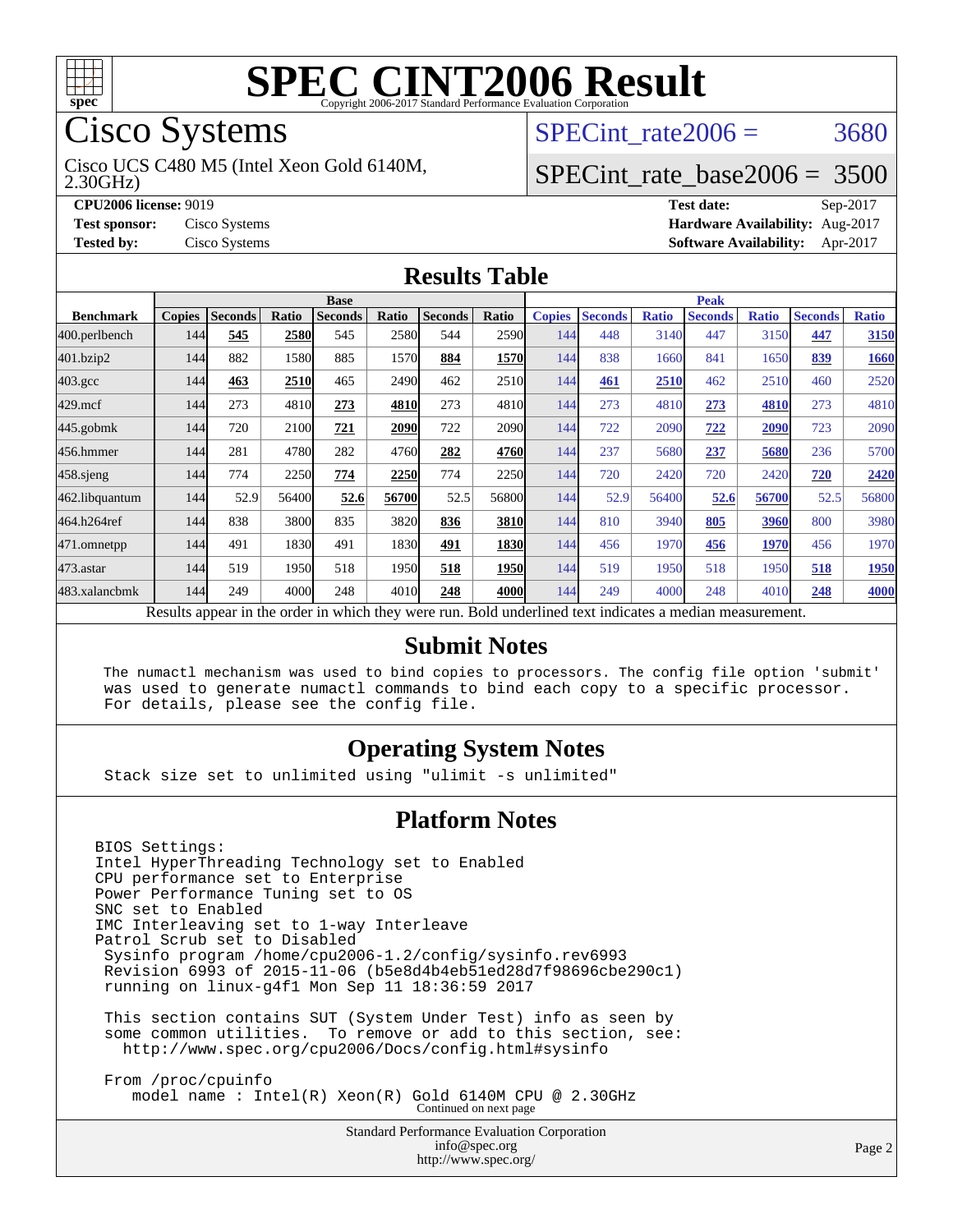

Cisco Systems

2.30GHz) Cisco UCS C480 M5 (Intel Xeon Gold 6140M, SPECint rate $2006 = 3680$ 

[SPECint\\_rate\\_base2006 =](http://www.spec.org/auto/cpu2006/Docs/result-fields.html#SPECintratebase2006) 3500

**[CPU2006 license:](http://www.spec.org/auto/cpu2006/Docs/result-fields.html#CPU2006license)** 9019 **[Test date:](http://www.spec.org/auto/cpu2006/Docs/result-fields.html#Testdate)** Sep-2017 **[Test sponsor:](http://www.spec.org/auto/cpu2006/Docs/result-fields.html#Testsponsor)** Cisco Systems **[Hardware Availability:](http://www.spec.org/auto/cpu2006/Docs/result-fields.html#HardwareAvailability)** Aug-2017 **[Tested by:](http://www.spec.org/auto/cpu2006/Docs/result-fields.html#Testedby)** Cisco Systems **[Software Availability:](http://www.spec.org/auto/cpu2006/Docs/result-fields.html#SoftwareAvailability)** Apr-2017

#### **[Platform Notes \(Continued\)](http://www.spec.org/auto/cpu2006/Docs/result-fields.html#PlatformNotes)**

Standard Performance Evaluation Corporation [info@spec.org](mailto:info@spec.org) 4 "physical id"s (chips) 144 "processors" cores, siblings (Caution: counting these is hw and system dependent. The following excerpts from /proc/cpuinfo might not be reliable. Use with caution.) cpu cores : 18 siblings : 36 physical 0: cores 0 1 2 3 4 8 9 10 11 16 17 18 19 20 24 25 26 27 physical 1: cores 0 1 2 3 4 8 9 10 11 16 17 18 19 20 24 25 26 27 physical 2: cores 0 1 2 3 4 8 9 10 11 16 17 18 19 20 24 25 26 27 physical 3: cores 0 1 2 3 4 8 9 10 11 16 17 18 19 20 24 25 26 27 cache size : 25344 KB From /proc/meminfo MemTotal: 790967132 kB HugePages\_Total: 0<br>Hugepagesize: 2048 kB Hugepagesize: /usr/bin/lsb\_release -d SUSE Linux Enterprise Server 12 SP2 From /etc/\*release\* /etc/\*version\* SuSE-release: SUSE Linux Enterprise Server 12 (x86\_64) VERSION = 12 PATCHLEVEL = 2 # This file is deprecated and will be removed in a future service pack or release. # Please check /etc/os-release for details about this release. os-release: NAME="SLES" VERSION="12-SP2" VERSION\_ID="12.2" PRETTY\_NAME="SUSE Linux Enterprise Server 12 SP2" ID="sles" ANSI\_COLOR="0;32" CPE\_NAME="cpe:/o:suse:sles:12:sp2" uname -a: Linux linux-g4f1 4.4.21-69-default #1 SMP Tue Oct 25 10:58:20 UTC 2016 (9464f67) x86\_64 x86\_64 x86\_64 GNU/Linux run-level 5 Oct 11 14:12 SPEC is set to: /home/cpu2006-1.2 Filesystem Type Size Used Avail Use% Mounted on<br>
/dev/sda6 xfs 871G 35G 836G 4% /home xfs 871G 35G 836G 4% /home Additional information from dmidecode: Warning: Use caution when you interpret this section. The 'dmidecode' program reads system data which is "intended to allow hardware to be accurately determined", but the intent may not be met, as there are frequent changes to<br>Continued on next page

<http://www.spec.org/>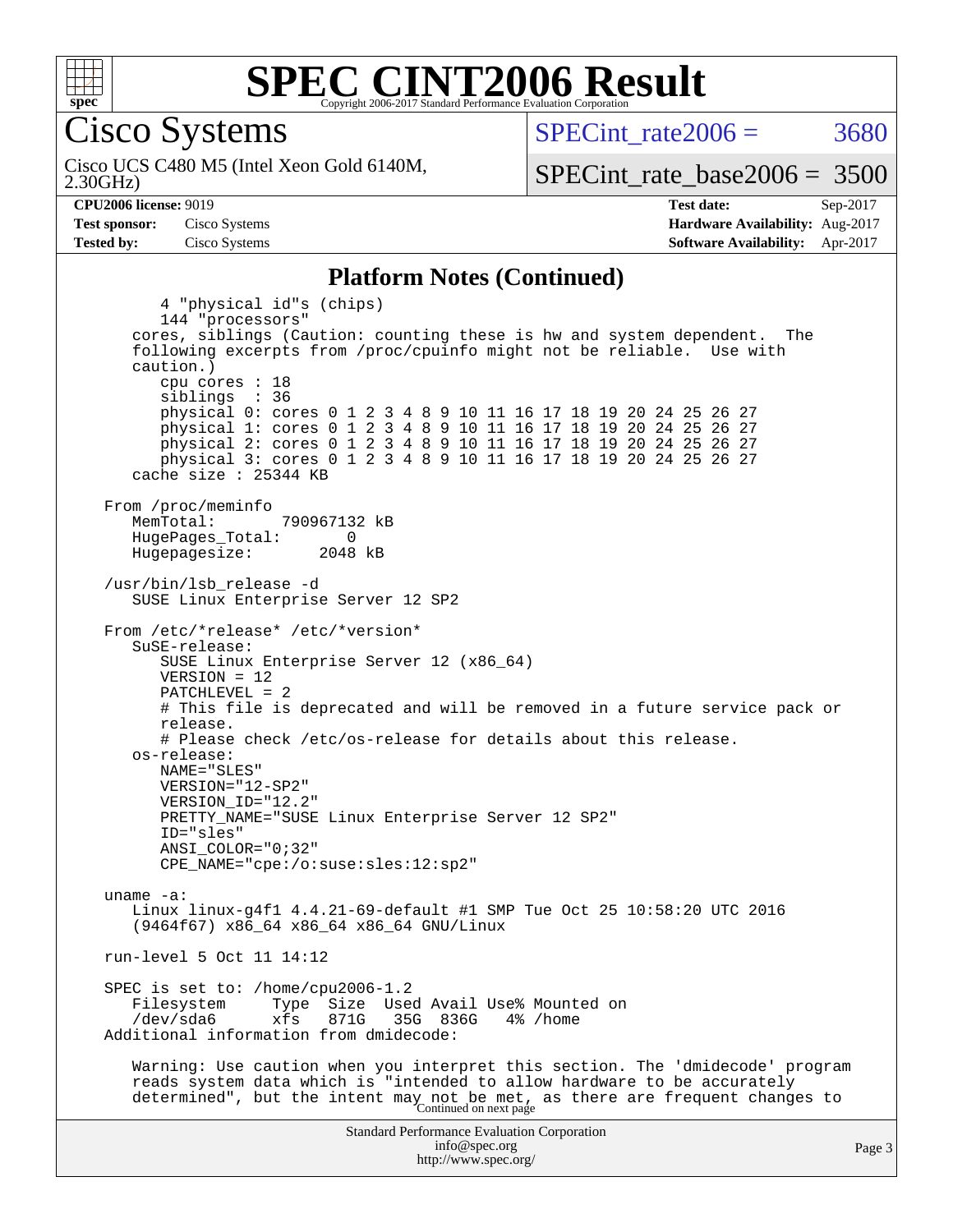

Cisco Systems

SPECint rate $2006 = 3680$ 

2.30GHz) Cisco UCS C480 M5 (Intel Xeon Gold 6140M,

[SPECint\\_rate\\_base2006 =](http://www.spec.org/auto/cpu2006/Docs/result-fields.html#SPECintratebase2006) 3500

**[CPU2006 license:](http://www.spec.org/auto/cpu2006/Docs/result-fields.html#CPU2006license)** 9019 **[Test date:](http://www.spec.org/auto/cpu2006/Docs/result-fields.html#Testdate)** Sep-2017 **[Test sponsor:](http://www.spec.org/auto/cpu2006/Docs/result-fields.html#Testsponsor)** Cisco Systems **[Hardware Availability:](http://www.spec.org/auto/cpu2006/Docs/result-fields.html#HardwareAvailability)** Aug-2017 **[Tested by:](http://www.spec.org/auto/cpu2006/Docs/result-fields.html#Testedby)** Cisco Systems **[Software Availability:](http://www.spec.org/auto/cpu2006/Docs/result-fields.html#SoftwareAvailability)** Apr-2017

#### **[Platform Notes \(Continued\)](http://www.spec.org/auto/cpu2006/Docs/result-fields.html#PlatformNotes)**

hardware, firmware, and the "DMTF SMBIOS" standard.

 BIOS Cisco Systems, Inc. C480M5.3.1.0.248.0518171057 05/18/2017 Memory: 48x 0xCE00 M393A2G40EB2-CTD 16 GB 2 rank 2666 MHz

(End of data from sysinfo program)

#### **[General Notes](http://www.spec.org/auto/cpu2006/Docs/result-fields.html#GeneralNotes)**

Environment variables set by runspec before the start of the run: LD\_LIBRARY\_PATH = "/home/cpu2006-1.2/lib/ia32:/home/cpu2006-1.2/lib/intel64:/home/cpu2006-1.2/sh10.2"

 Binaries compiled on a system with 1x Intel Core i7-4790 CPU + 32GB RAM memory using Redhat Enterprise Linux 7.2 Transparent Huge Pages enabled with: echo always > /sys/kernel/mm/transparent\_hugepage/enabled Filesystem page cache cleared with: shell invocation of 'sync; echo 3 > /proc/sys/vm/drop\_caches' prior to run runspec command invoked through numactl i.e.: numactl --interleave=all runspec <etc>

## **[Base Compiler Invocation](http://www.spec.org/auto/cpu2006/Docs/result-fields.html#BaseCompilerInvocation)**

[C benchmarks](http://www.spec.org/auto/cpu2006/Docs/result-fields.html#Cbenchmarks):

[icc -m32 -L/opt/intel/compilers\\_and\\_libraries\\_2017/linux/lib/ia32](http://www.spec.org/cpu2006/results/res2017q4/cpu2006-20170919-50155.flags.html#user_CCbase_intel_icc_c29f3ff5a7ed067b11e4ec10a03f03ae)

[C++ benchmarks:](http://www.spec.org/auto/cpu2006/Docs/result-fields.html#CXXbenchmarks)

[icpc -m32 -L/opt/intel/compilers\\_and\\_libraries\\_2017/linux/lib/ia32](http://www.spec.org/cpu2006/results/res2017q4/cpu2006-20170919-50155.flags.html#user_CXXbase_intel_icpc_8c35c7808b62dab9ae41a1aa06361b6b)

### **[Base Portability Flags](http://www.spec.org/auto/cpu2006/Docs/result-fields.html#BasePortabilityFlags)**

| 400.perlbench: -D_FILE_OFFSET_BITS=64 -DSPEC_CPU_LINUX_IA32 |  |
|-------------------------------------------------------------|--|
| 401.bzip2: -D_FILE_OFFSET_BITS=64                           |  |
| 403.gcc: -D_FILE_OFFSET_BITS=64                             |  |
| 429.mcf: -D FILE OFFSET BITS=64                             |  |
| 445.gobmk: -D_FILE_OFFSET_BITS=64                           |  |
| 456.hmmer: -D FILE OFFSET BITS=64                           |  |
| 458.sjeng: -D_FILE_OFFSET_BITS=64                           |  |
| 462.libquantum: -D_FILE_OFFSET_BITS=64 -DSPEC_CPU_LINUX     |  |
| 464.h264ref: -D_FILE_OFFSET_BITS=64                         |  |
| 471.omnetpp: -D_FILE_OFFSET_BITS=64                         |  |
| 473.astar: -D FILE OFFSET BITS=64                           |  |
| 483.xalancbmk: -D FILE OFFSET BITS=64 -DSPEC CPU LINUX      |  |

Standard Performance Evaluation Corporation [info@spec.org](mailto:info@spec.org) <http://www.spec.org/>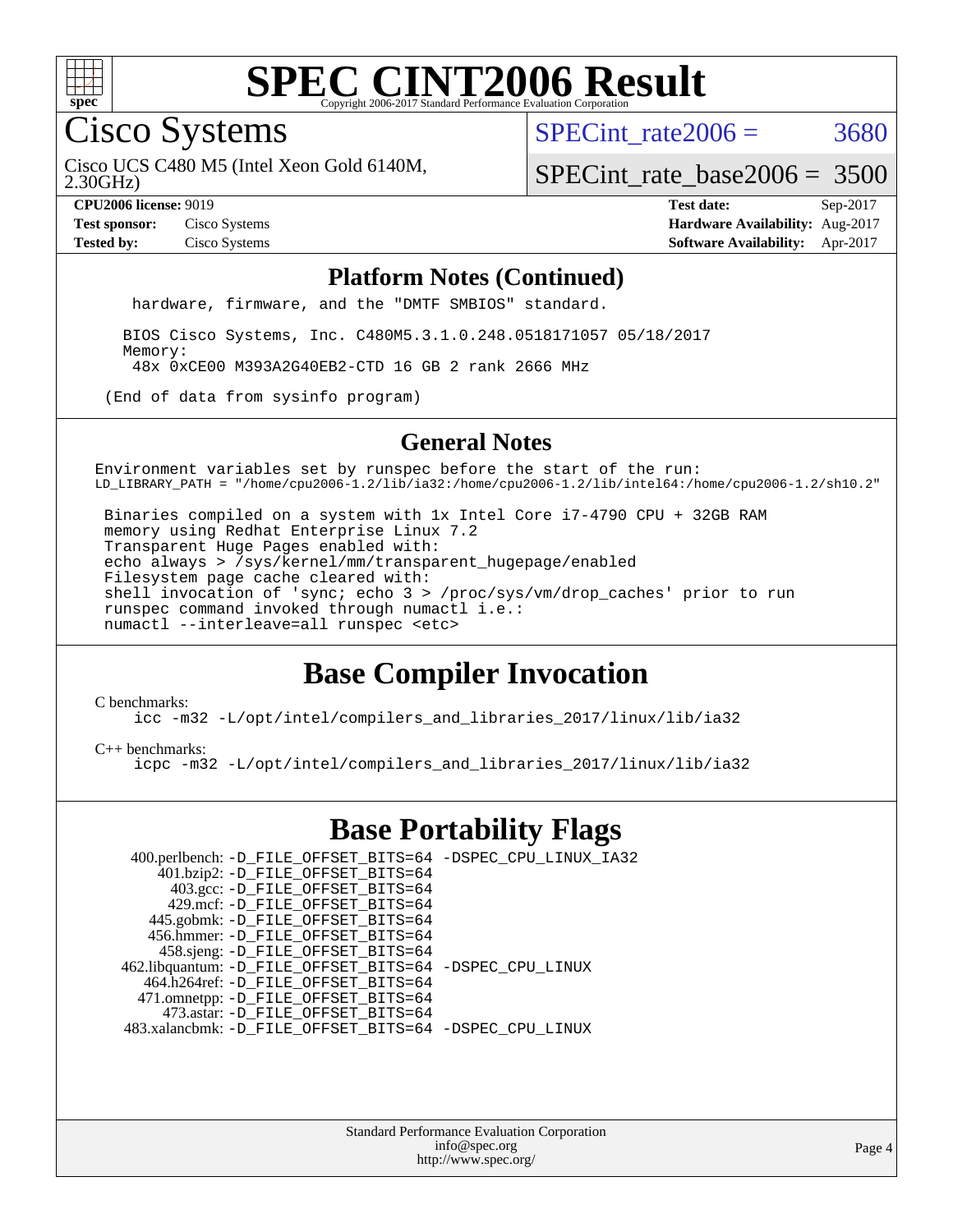

Cisco Systems

SPECint rate $2006 = 3680$ 

2.30GHz) Cisco UCS C480 M5 (Intel Xeon Gold 6140M,

[SPECint\\_rate\\_base2006 =](http://www.spec.org/auto/cpu2006/Docs/result-fields.html#SPECintratebase2006) 3500

**[CPU2006 license:](http://www.spec.org/auto/cpu2006/Docs/result-fields.html#CPU2006license)** 9019 **[Test date:](http://www.spec.org/auto/cpu2006/Docs/result-fields.html#Testdate)** Sep-2017 **[Test sponsor:](http://www.spec.org/auto/cpu2006/Docs/result-fields.html#Testsponsor)** Cisco Systems **[Hardware Availability:](http://www.spec.org/auto/cpu2006/Docs/result-fields.html#HardwareAvailability)** Aug-2017 **[Tested by:](http://www.spec.org/auto/cpu2006/Docs/result-fields.html#Testedby)** Cisco Systems **[Software Availability:](http://www.spec.org/auto/cpu2006/Docs/result-fields.html#SoftwareAvailability)** Apr-2017

## **[Base Optimization Flags](http://www.spec.org/auto/cpu2006/Docs/result-fields.html#BaseOptimizationFlags)**

[C benchmarks](http://www.spec.org/auto/cpu2006/Docs/result-fields.html#Cbenchmarks):

[-xCORE-AVX512](http://www.spec.org/cpu2006/results/res2017q4/cpu2006-20170919-50155.flags.html#user_CCbase_f-xCORE-AVX512) [-ipo](http://www.spec.org/cpu2006/results/res2017q4/cpu2006-20170919-50155.flags.html#user_CCbase_f-ipo) [-O3](http://www.spec.org/cpu2006/results/res2017q4/cpu2006-20170919-50155.flags.html#user_CCbase_f-O3) [-no-prec-div](http://www.spec.org/cpu2006/results/res2017q4/cpu2006-20170919-50155.flags.html#user_CCbase_f-no-prec-div) [-qopt-prefetch](http://www.spec.org/cpu2006/results/res2017q4/cpu2006-20170919-50155.flags.html#user_CCbase_f-qopt-prefetch) [-qopt-mem-layout-trans=3](http://www.spec.org/cpu2006/results/res2017q4/cpu2006-20170919-50155.flags.html#user_CCbase_f-qopt-mem-layout-trans_170f5be61cd2cedc9b54468c59262d5d)

[C++ benchmarks:](http://www.spec.org/auto/cpu2006/Docs/result-fields.html#CXXbenchmarks)

[-xCORE-AVX512](http://www.spec.org/cpu2006/results/res2017q4/cpu2006-20170919-50155.flags.html#user_CXXbase_f-xCORE-AVX512) [-ipo](http://www.spec.org/cpu2006/results/res2017q4/cpu2006-20170919-50155.flags.html#user_CXXbase_f-ipo) [-O3](http://www.spec.org/cpu2006/results/res2017q4/cpu2006-20170919-50155.flags.html#user_CXXbase_f-O3) [-no-prec-div](http://www.spec.org/cpu2006/results/res2017q4/cpu2006-20170919-50155.flags.html#user_CXXbase_f-no-prec-div) [-qopt-prefetch](http://www.spec.org/cpu2006/results/res2017q4/cpu2006-20170919-50155.flags.html#user_CXXbase_f-qopt-prefetch) [-qopt-mem-layout-trans=3](http://www.spec.org/cpu2006/results/res2017q4/cpu2006-20170919-50155.flags.html#user_CXXbase_f-qopt-mem-layout-trans_170f5be61cd2cedc9b54468c59262d5d) [-Wl,-z,muldefs](http://www.spec.org/cpu2006/results/res2017q4/cpu2006-20170919-50155.flags.html#user_CXXbase_link_force_multiple1_74079c344b956b9658436fd1b6dd3a8a) [-L/sh10.2 -lsmartheap](http://www.spec.org/cpu2006/results/res2017q4/cpu2006-20170919-50155.flags.html#user_CXXbase_SmartHeap_b831f2d313e2fffa6dfe3f00ffc1f1c0)

### **[Base Other Flags](http://www.spec.org/auto/cpu2006/Docs/result-fields.html#BaseOtherFlags)**

[C benchmarks](http://www.spec.org/auto/cpu2006/Docs/result-fields.html#Cbenchmarks):

403.gcc: [-Dalloca=\\_alloca](http://www.spec.org/cpu2006/results/res2017q4/cpu2006-20170919-50155.flags.html#b403.gcc_baseEXTRA_CFLAGS_Dalloca_be3056838c12de2578596ca5467af7f3)

## **[Peak Compiler Invocation](http://www.spec.org/auto/cpu2006/Docs/result-fields.html#PeakCompilerInvocation)**

[C benchmarks \(except as noted below\)](http://www.spec.org/auto/cpu2006/Docs/result-fields.html#Cbenchmarksexceptasnotedbelow): [icc -m32 -L/opt/intel/compilers\\_and\\_libraries\\_2017/linux/lib/ia32](http://www.spec.org/cpu2006/results/res2017q4/cpu2006-20170919-50155.flags.html#user_CCpeak_intel_icc_c29f3ff5a7ed067b11e4ec10a03f03ae)

400.perlbench: [icc -m64](http://www.spec.org/cpu2006/results/res2017q4/cpu2006-20170919-50155.flags.html#user_peakCCLD400_perlbench_intel_icc_64bit_bda6cc9af1fdbb0edc3795bac97ada53)

401.bzip2: [icc -m64](http://www.spec.org/cpu2006/results/res2017q4/cpu2006-20170919-50155.flags.html#user_peakCCLD401_bzip2_intel_icc_64bit_bda6cc9af1fdbb0edc3795bac97ada53)

456.hmmer: [icc -m64](http://www.spec.org/cpu2006/results/res2017q4/cpu2006-20170919-50155.flags.html#user_peakCCLD456_hmmer_intel_icc_64bit_bda6cc9af1fdbb0edc3795bac97ada53)

458.sjeng: [icc -m64](http://www.spec.org/cpu2006/results/res2017q4/cpu2006-20170919-50155.flags.html#user_peakCCLD458_sjeng_intel_icc_64bit_bda6cc9af1fdbb0edc3795bac97ada53)

[C++ benchmarks:](http://www.spec.org/auto/cpu2006/Docs/result-fields.html#CXXbenchmarks)

[icpc -m32 -L/opt/intel/compilers\\_and\\_libraries\\_2017/linux/lib/ia32](http://www.spec.org/cpu2006/results/res2017q4/cpu2006-20170919-50155.flags.html#user_CXXpeak_intel_icpc_8c35c7808b62dab9ae41a1aa06361b6b)

### **[Peak Portability Flags](http://www.spec.org/auto/cpu2006/Docs/result-fields.html#PeakPortabilityFlags)**

 400.perlbench: [-DSPEC\\_CPU\\_LP64](http://www.spec.org/cpu2006/results/res2017q4/cpu2006-20170919-50155.flags.html#b400.perlbench_peakCPORTABILITY_DSPEC_CPU_LP64) [-DSPEC\\_CPU\\_LINUX\\_X64](http://www.spec.org/cpu2006/results/res2017q4/cpu2006-20170919-50155.flags.html#b400.perlbench_peakCPORTABILITY_DSPEC_CPU_LINUX_X64) 401.bzip2: [-DSPEC\\_CPU\\_LP64](http://www.spec.org/cpu2006/results/res2017q4/cpu2006-20170919-50155.flags.html#suite_peakCPORTABILITY401_bzip2_DSPEC_CPU_LP64) 403.gcc: [-D\\_FILE\\_OFFSET\\_BITS=64](http://www.spec.org/cpu2006/results/res2017q4/cpu2006-20170919-50155.flags.html#user_peakPORTABILITY403_gcc_file_offset_bits_64_438cf9856305ebd76870a2c6dc2689ab) 429.mcf: [-D\\_FILE\\_OFFSET\\_BITS=64](http://www.spec.org/cpu2006/results/res2017q4/cpu2006-20170919-50155.flags.html#user_peakPORTABILITY429_mcf_file_offset_bits_64_438cf9856305ebd76870a2c6dc2689ab) 445.gobmk: [-D\\_FILE\\_OFFSET\\_BITS=64](http://www.spec.org/cpu2006/results/res2017q4/cpu2006-20170919-50155.flags.html#user_peakPORTABILITY445_gobmk_file_offset_bits_64_438cf9856305ebd76870a2c6dc2689ab) 456.hmmer: [-DSPEC\\_CPU\\_LP64](http://www.spec.org/cpu2006/results/res2017q4/cpu2006-20170919-50155.flags.html#suite_peakCPORTABILITY456_hmmer_DSPEC_CPU_LP64) 458.sjeng: [-DSPEC\\_CPU\\_LP64](http://www.spec.org/cpu2006/results/res2017q4/cpu2006-20170919-50155.flags.html#suite_peakCPORTABILITY458_sjeng_DSPEC_CPU_LP64) 462.libquantum: [-D\\_FILE\\_OFFSET\\_BITS=64](http://www.spec.org/cpu2006/results/res2017q4/cpu2006-20170919-50155.flags.html#user_peakPORTABILITY462_libquantum_file_offset_bits_64_438cf9856305ebd76870a2c6dc2689ab) [-DSPEC\\_CPU\\_LINUX](http://www.spec.org/cpu2006/results/res2017q4/cpu2006-20170919-50155.flags.html#b462.libquantum_peakCPORTABILITY_DSPEC_CPU_LINUX) 464.h264ref: [-D\\_FILE\\_OFFSET\\_BITS=64](http://www.spec.org/cpu2006/results/res2017q4/cpu2006-20170919-50155.flags.html#user_peakPORTABILITY464_h264ref_file_offset_bits_64_438cf9856305ebd76870a2c6dc2689ab) 471.omnetpp: [-D\\_FILE\\_OFFSET\\_BITS=64](http://www.spec.org/cpu2006/results/res2017q4/cpu2006-20170919-50155.flags.html#user_peakPORTABILITY471_omnetpp_file_offset_bits_64_438cf9856305ebd76870a2c6dc2689ab) 473.astar: [-D\\_FILE\\_OFFSET\\_BITS=64](http://www.spec.org/cpu2006/results/res2017q4/cpu2006-20170919-50155.flags.html#user_peakPORTABILITY473_astar_file_offset_bits_64_438cf9856305ebd76870a2c6dc2689ab)

Continued on next page

Standard Performance Evaluation Corporation [info@spec.org](mailto:info@spec.org) <http://www.spec.org/>

Page 5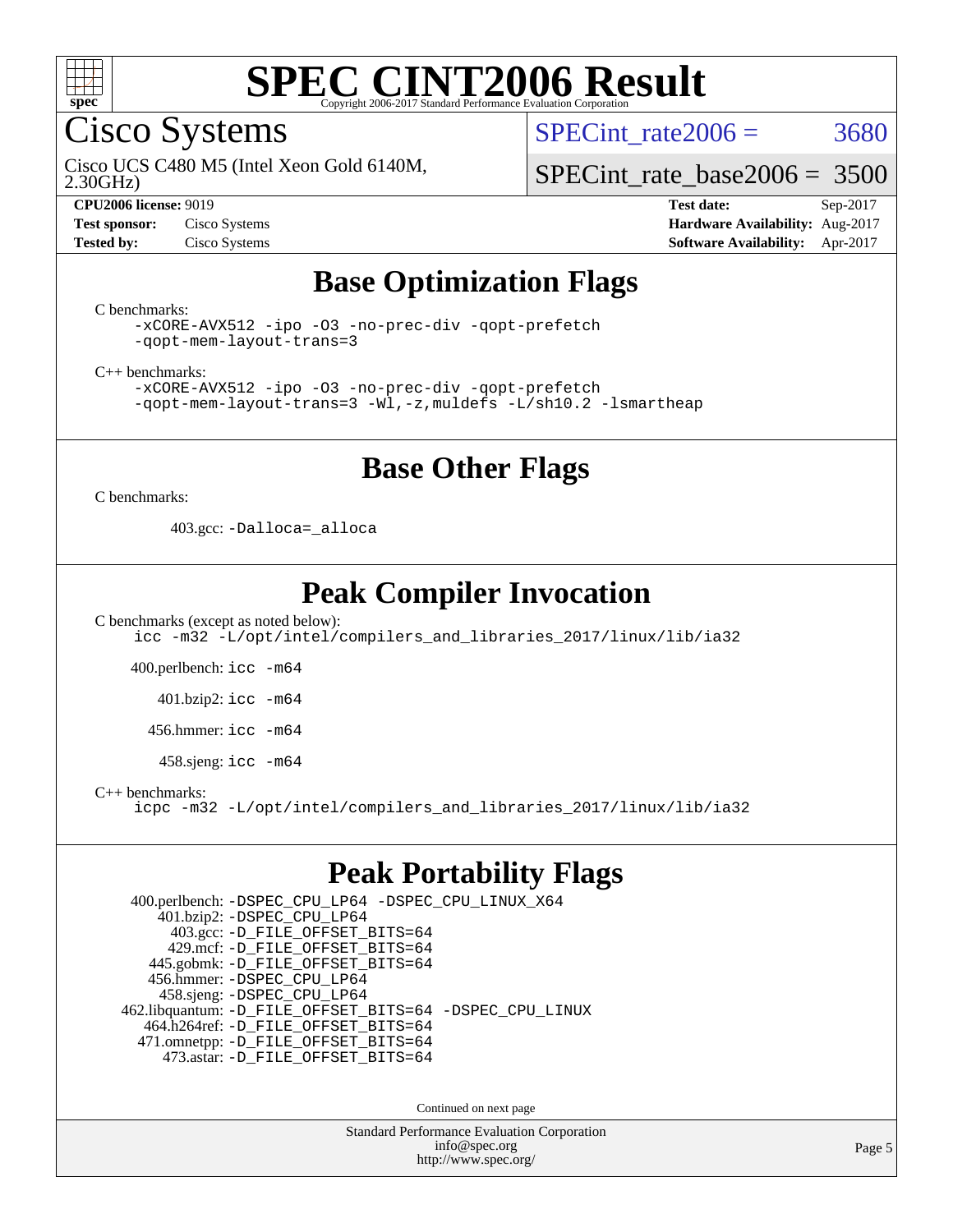

Cisco Systems

SPECint rate $2006 = 3680$ 

2.30GHz) Cisco UCS C480 M5 (Intel Xeon Gold 6140M,

[SPECint\\_rate\\_base2006 =](http://www.spec.org/auto/cpu2006/Docs/result-fields.html#SPECintratebase2006) 3500

**[CPU2006 license:](http://www.spec.org/auto/cpu2006/Docs/result-fields.html#CPU2006license)** 9019 **[Test date:](http://www.spec.org/auto/cpu2006/Docs/result-fields.html#Testdate)** Sep-2017 **[Test sponsor:](http://www.spec.org/auto/cpu2006/Docs/result-fields.html#Testsponsor)** Cisco Systems **[Hardware Availability:](http://www.spec.org/auto/cpu2006/Docs/result-fields.html#HardwareAvailability)** Aug-2017 **[Tested by:](http://www.spec.org/auto/cpu2006/Docs/result-fields.html#Testedby)** Cisco Systems **[Software Availability:](http://www.spec.org/auto/cpu2006/Docs/result-fields.html#SoftwareAvailability)** Apr-2017

## **[Peak Portability Flags \(Continued\)](http://www.spec.org/auto/cpu2006/Docs/result-fields.html#PeakPortabilityFlags)**

483.xalancbmk: [-D\\_FILE\\_OFFSET\\_BITS=64](http://www.spec.org/cpu2006/results/res2017q4/cpu2006-20170919-50155.flags.html#user_peakPORTABILITY483_xalancbmk_file_offset_bits_64_438cf9856305ebd76870a2c6dc2689ab) [-DSPEC\\_CPU\\_LINUX](http://www.spec.org/cpu2006/results/res2017q4/cpu2006-20170919-50155.flags.html#b483.xalancbmk_peakCXXPORTABILITY_DSPEC_CPU_LINUX)

## **[Peak Optimization Flags](http://www.spec.org/auto/cpu2006/Docs/result-fields.html#PeakOptimizationFlags)**

Standard Performance Evaluation Corporation [C benchmarks](http://www.spec.org/auto/cpu2006/Docs/result-fields.html#Cbenchmarks): 400.perlbench: [-prof-gen](http://www.spec.org/cpu2006/results/res2017q4/cpu2006-20170919-50155.flags.html#user_peakPASS1_CFLAGSPASS1_LDCFLAGS400_perlbench_prof_gen_e43856698f6ca7b7e442dfd80e94a8fc)(pass 1) [-prof-use](http://www.spec.org/cpu2006/results/res2017q4/cpu2006-20170919-50155.flags.html#user_peakPASS2_CFLAGSPASS2_LDCFLAGS400_perlbench_prof_use_bccf7792157ff70d64e32fe3e1250b55)(pass 2) [-xCORE-AVX512](http://www.spec.org/cpu2006/results/res2017q4/cpu2006-20170919-50155.flags.html#user_peakPASS2_CFLAGSPASS2_LDCFLAGS400_perlbench_f-xCORE-AVX512)(pass 2)  $-par-num-threads=1(pass 1) -ipo(pass 2) -O3(pass 2)$  $-par-num-threads=1(pass 1) -ipo(pass 2) -O3(pass 2)$  $-par-num-threads=1(pass 1) -ipo(pass 2) -O3(pass 2)$  $-par-num-threads=1(pass 1) -ipo(pass 2) -O3(pass 2)$  $-par-num-threads=1(pass 1) -ipo(pass 2) -O3(pass 2)$  $-par-num-threads=1(pass 1) -ipo(pass 2) -O3(pass 2)$ [-no-prec-div](http://www.spec.org/cpu2006/results/res2017q4/cpu2006-20170919-50155.flags.html#user_peakPASS2_CFLAGSPASS2_LDCFLAGS400_perlbench_f-no-prec-div)(pass 2) [-auto-ilp32](http://www.spec.org/cpu2006/results/res2017q4/cpu2006-20170919-50155.flags.html#user_peakCOPTIMIZE400_perlbench_f-auto-ilp32) [-qopt-mem-layout-trans=3](http://www.spec.org/cpu2006/results/res2017q4/cpu2006-20170919-50155.flags.html#user_peakCOPTIMIZE400_perlbench_f-qopt-mem-layout-trans_170f5be61cd2cedc9b54468c59262d5d) 401.bzip2: [-prof-gen](http://www.spec.org/cpu2006/results/res2017q4/cpu2006-20170919-50155.flags.html#user_peakPASS1_CFLAGSPASS1_LDCFLAGS401_bzip2_prof_gen_e43856698f6ca7b7e442dfd80e94a8fc)(pass 1) [-prof-use](http://www.spec.org/cpu2006/results/res2017q4/cpu2006-20170919-50155.flags.html#user_peakPASS2_CFLAGSPASS2_LDCFLAGS401_bzip2_prof_use_bccf7792157ff70d64e32fe3e1250b55)(pass 2) [-xCORE-AVX512](http://www.spec.org/cpu2006/results/res2017q4/cpu2006-20170919-50155.flags.html#user_peakPASS2_CFLAGSPASS2_LDCFLAGS401_bzip2_f-xCORE-AVX512)(pass 2) [-par-num-threads=1](http://www.spec.org/cpu2006/results/res2017q4/cpu2006-20170919-50155.flags.html#user_peakPASS1_CFLAGSPASS1_LDCFLAGS401_bzip2_par_num_threads_786a6ff141b4e9e90432e998842df6c2)(pass 1) [-ipo](http://www.spec.org/cpu2006/results/res2017q4/cpu2006-20170919-50155.flags.html#user_peakPASS2_CFLAGSPASS2_LDCFLAGS401_bzip2_f-ipo)(pass 2) [-O3](http://www.spec.org/cpu2006/results/res2017q4/cpu2006-20170919-50155.flags.html#user_peakPASS2_CFLAGSPASS2_LDCFLAGS401_bzip2_f-O3)(pass 2) [-no-prec-div](http://www.spec.org/cpu2006/results/res2017q4/cpu2006-20170919-50155.flags.html#user_peakPASS2_CFLAGSPASS2_LDCFLAGS401_bzip2_f-no-prec-div)(pass 2) [-qopt-prefetch](http://www.spec.org/cpu2006/results/res2017q4/cpu2006-20170919-50155.flags.html#user_peakCOPTIMIZE401_bzip2_f-qopt-prefetch) [-auto-ilp32](http://www.spec.org/cpu2006/results/res2017q4/cpu2006-20170919-50155.flags.html#user_peakCOPTIMIZE401_bzip2_f-auto-ilp32) [-qopt-mem-layout-trans=3](http://www.spec.org/cpu2006/results/res2017q4/cpu2006-20170919-50155.flags.html#user_peakCOPTIMIZE401_bzip2_f-qopt-mem-layout-trans_170f5be61cd2cedc9b54468c59262d5d) 403.gcc: [-xCORE-AVX512](http://www.spec.org/cpu2006/results/res2017q4/cpu2006-20170919-50155.flags.html#user_peakOPTIMIZE403_gcc_f-xCORE-AVX512) [-ipo](http://www.spec.org/cpu2006/results/res2017q4/cpu2006-20170919-50155.flags.html#user_peakOPTIMIZE403_gcc_f-ipo) [-O3](http://www.spec.org/cpu2006/results/res2017q4/cpu2006-20170919-50155.flags.html#user_peakOPTIMIZE403_gcc_f-O3) [-no-prec-div](http://www.spec.org/cpu2006/results/res2017q4/cpu2006-20170919-50155.flags.html#user_peakOPTIMIZE403_gcc_f-no-prec-div) [-qopt-mem-layout-trans=3](http://www.spec.org/cpu2006/results/res2017q4/cpu2006-20170919-50155.flags.html#user_peakCOPTIMIZE403_gcc_f-qopt-mem-layout-trans_170f5be61cd2cedc9b54468c59262d5d)  $429$ .mcf: basepeak = yes 445.gobmk: [-prof-gen](http://www.spec.org/cpu2006/results/res2017q4/cpu2006-20170919-50155.flags.html#user_peakPASS1_CFLAGSPASS1_LDCFLAGS445_gobmk_prof_gen_e43856698f6ca7b7e442dfd80e94a8fc)(pass 1) [-prof-use](http://www.spec.org/cpu2006/results/res2017q4/cpu2006-20170919-50155.flags.html#user_peakPASS2_CFLAGSPASS2_LDCFLAGSPASS2_LDFLAGS445_gobmk_prof_use_bccf7792157ff70d64e32fe3e1250b55)(pass 2) [-xCORE-AVX512](http://www.spec.org/cpu2006/results/res2017q4/cpu2006-20170919-50155.flags.html#user_peakPASS2_CFLAGSPASS2_LDCFLAGSPASS2_LDFLAGS445_gobmk_f-xCORE-AVX512)(pass 2)  $-par-num-threads=1(pass 1) -ipo(pass 2) -O3(pass 2)$  $-par-num-threads=1(pass 1) -ipo(pass 2) -O3(pass 2)$  $-par-num-threads=1(pass 1) -ipo(pass 2) -O3(pass 2)$  $-par-num-threads=1(pass 1) -ipo(pass 2) -O3(pass 2)$  $-par-num-threads=1(pass 1) -ipo(pass 2) -O3(pass 2)$  $-par-num-threads=1(pass 1) -ipo(pass 2) -O3(pass 2)$ [-no-prec-div](http://www.spec.org/cpu2006/results/res2017q4/cpu2006-20170919-50155.flags.html#user_peakPASS2_LDCFLAGS445_gobmk_f-no-prec-div)(pass 2) [-qopt-mem-layout-trans=3](http://www.spec.org/cpu2006/results/res2017q4/cpu2006-20170919-50155.flags.html#user_peakCOPTIMIZE445_gobmk_f-qopt-mem-layout-trans_170f5be61cd2cedc9b54468c59262d5d) 456.hmmer: [-xCORE-AVX512](http://www.spec.org/cpu2006/results/res2017q4/cpu2006-20170919-50155.flags.html#user_peakOPTIMIZE456_hmmer_f-xCORE-AVX512) [-ipo](http://www.spec.org/cpu2006/results/res2017q4/cpu2006-20170919-50155.flags.html#user_peakOPTIMIZE456_hmmer_f-ipo) [-O3](http://www.spec.org/cpu2006/results/res2017q4/cpu2006-20170919-50155.flags.html#user_peakOPTIMIZE456_hmmer_f-O3) [-no-prec-div](http://www.spec.org/cpu2006/results/res2017q4/cpu2006-20170919-50155.flags.html#user_peakOPTIMIZE456_hmmer_f-no-prec-div) [-unroll2](http://www.spec.org/cpu2006/results/res2017q4/cpu2006-20170919-50155.flags.html#user_peakCOPTIMIZE456_hmmer_f-unroll_784dae83bebfb236979b41d2422d7ec2) [-auto-ilp32](http://www.spec.org/cpu2006/results/res2017q4/cpu2006-20170919-50155.flags.html#user_peakCOPTIMIZE456_hmmer_f-auto-ilp32) [-qopt-mem-layout-trans=3](http://www.spec.org/cpu2006/results/res2017q4/cpu2006-20170919-50155.flags.html#user_peakCOPTIMIZE456_hmmer_f-qopt-mem-layout-trans_170f5be61cd2cedc9b54468c59262d5d) 458.sjeng: [-prof-gen](http://www.spec.org/cpu2006/results/res2017q4/cpu2006-20170919-50155.flags.html#user_peakPASS1_CFLAGSPASS1_LDCFLAGS458_sjeng_prof_gen_e43856698f6ca7b7e442dfd80e94a8fc)(pass 1) [-prof-use](http://www.spec.org/cpu2006/results/res2017q4/cpu2006-20170919-50155.flags.html#user_peakPASS2_CFLAGSPASS2_LDCFLAGS458_sjeng_prof_use_bccf7792157ff70d64e32fe3e1250b55)(pass 2) [-xCORE-AVX512](http://www.spec.org/cpu2006/results/res2017q4/cpu2006-20170919-50155.flags.html#user_peakPASS2_CFLAGSPASS2_LDCFLAGS458_sjeng_f-xCORE-AVX512)(pass 2) [-par-num-threads=1](http://www.spec.org/cpu2006/results/res2017q4/cpu2006-20170919-50155.flags.html#user_peakPASS1_CFLAGSPASS1_LDCFLAGS458_sjeng_par_num_threads_786a6ff141b4e9e90432e998842df6c2)(pass 1) [-ipo](http://www.spec.org/cpu2006/results/res2017q4/cpu2006-20170919-50155.flags.html#user_peakPASS2_CFLAGSPASS2_LDCFLAGS458_sjeng_f-ipo)(pass 2) [-O3](http://www.spec.org/cpu2006/results/res2017q4/cpu2006-20170919-50155.flags.html#user_peakPASS2_CFLAGSPASS2_LDCFLAGS458_sjeng_f-O3)(pass 2) [-no-prec-div](http://www.spec.org/cpu2006/results/res2017q4/cpu2006-20170919-50155.flags.html#user_peakPASS2_CFLAGSPASS2_LDCFLAGS458_sjeng_f-no-prec-div)(pass 2) [-unroll4](http://www.spec.org/cpu2006/results/res2017q4/cpu2006-20170919-50155.flags.html#user_peakCOPTIMIZE458_sjeng_f-unroll_4e5e4ed65b7fd20bdcd365bec371b81f) [-auto-ilp32](http://www.spec.org/cpu2006/results/res2017q4/cpu2006-20170919-50155.flags.html#user_peakCOPTIMIZE458_sjeng_f-auto-ilp32) [-qopt-mem-layout-trans=3](http://www.spec.org/cpu2006/results/res2017q4/cpu2006-20170919-50155.flags.html#user_peakCOPTIMIZE458_sjeng_f-qopt-mem-layout-trans_170f5be61cd2cedc9b54468c59262d5d)  $462$ .libquantum: basepeak = yes 464.h264ref: [-prof-gen](http://www.spec.org/cpu2006/results/res2017q4/cpu2006-20170919-50155.flags.html#user_peakPASS1_CFLAGSPASS1_LDCFLAGS464_h264ref_prof_gen_e43856698f6ca7b7e442dfd80e94a8fc)(pass 1) [-prof-use](http://www.spec.org/cpu2006/results/res2017q4/cpu2006-20170919-50155.flags.html#user_peakPASS2_CFLAGSPASS2_LDCFLAGS464_h264ref_prof_use_bccf7792157ff70d64e32fe3e1250b55)(pass 2) [-xCORE-AVX512](http://www.spec.org/cpu2006/results/res2017q4/cpu2006-20170919-50155.flags.html#user_peakPASS2_CFLAGSPASS2_LDCFLAGS464_h264ref_f-xCORE-AVX512)(pass 2) [-par-num-threads=1](http://www.spec.org/cpu2006/results/res2017q4/cpu2006-20170919-50155.flags.html#user_peakPASS1_CFLAGSPASS1_LDCFLAGS464_h264ref_par_num_threads_786a6ff141b4e9e90432e998842df6c2)(pass 1) [-ipo](http://www.spec.org/cpu2006/results/res2017q4/cpu2006-20170919-50155.flags.html#user_peakPASS2_CFLAGSPASS2_LDCFLAGS464_h264ref_f-ipo)(pass 2) [-O3](http://www.spec.org/cpu2006/results/res2017q4/cpu2006-20170919-50155.flags.html#user_peakPASS2_CFLAGSPASS2_LDCFLAGS464_h264ref_f-O3)(pass 2) [-no-prec-div](http://www.spec.org/cpu2006/results/res2017q4/cpu2006-20170919-50155.flags.html#user_peakPASS2_CFLAGSPASS2_LDCFLAGS464_h264ref_f-no-prec-div)(pass 2) [-unroll2](http://www.spec.org/cpu2006/results/res2017q4/cpu2006-20170919-50155.flags.html#user_peakCOPTIMIZE464_h264ref_f-unroll_784dae83bebfb236979b41d2422d7ec2) [-qopt-mem-layout-trans=3](http://www.spec.org/cpu2006/results/res2017q4/cpu2006-20170919-50155.flags.html#user_peakCOPTIMIZE464_h264ref_f-qopt-mem-layout-trans_170f5be61cd2cedc9b54468c59262d5d) [C++ benchmarks:](http://www.spec.org/auto/cpu2006/Docs/result-fields.html#CXXbenchmarks) 471.omnetpp: [-prof-gen](http://www.spec.org/cpu2006/results/res2017q4/cpu2006-20170919-50155.flags.html#user_peakPASS1_CXXFLAGSPASS1_LDCXXFLAGS471_omnetpp_prof_gen_e43856698f6ca7b7e442dfd80e94a8fc)(pass 1) [-prof-use](http://www.spec.org/cpu2006/results/res2017q4/cpu2006-20170919-50155.flags.html#user_peakPASS2_CXXFLAGSPASS2_LDCXXFLAGS471_omnetpp_prof_use_bccf7792157ff70d64e32fe3e1250b55)(pass 2) [-xCORE-AVX512](http://www.spec.org/cpu2006/results/res2017q4/cpu2006-20170919-50155.flags.html#user_peakPASS2_CXXFLAGSPASS2_LDCXXFLAGS471_omnetpp_f-xCORE-AVX512)(pass 2) [-par-num-threads=1](http://www.spec.org/cpu2006/results/res2017q4/cpu2006-20170919-50155.flags.html#user_peakPASS1_CXXFLAGSPASS1_LDCXXFLAGS471_omnetpp_par_num_threads_786a6ff141b4e9e90432e998842df6c2)(pass 1) [-ipo](http://www.spec.org/cpu2006/results/res2017q4/cpu2006-20170919-50155.flags.html#user_peakPASS2_CXXFLAGSPASS2_LDCXXFLAGS471_omnetpp_f-ipo)(pass 2) [-O3](http://www.spec.org/cpu2006/results/res2017q4/cpu2006-20170919-50155.flags.html#user_peakPASS2_CXXFLAGSPASS2_LDCXXFLAGS471_omnetpp_f-O3)(pass 2) [-no-prec-div](http://www.spec.org/cpu2006/results/res2017q4/cpu2006-20170919-50155.flags.html#user_peakPASS2_CXXFLAGSPASS2_LDCXXFLAGS471_omnetpp_f-no-prec-div)(pass 2) [-qopt-ra-region-strategy=block](http://www.spec.org/cpu2006/results/res2017q4/cpu2006-20170919-50155.flags.html#user_peakCXXOPTIMIZE471_omnetpp_f-qopt-ra-region-strategy_430aa8f7c220cbde92ae827fa8d9be32)  [-qopt-mem-layout-trans=3](http://www.spec.org/cpu2006/results/res2017q4/cpu2006-20170919-50155.flags.html#user_peakCXXOPTIMIZE471_omnetpp_f-qopt-mem-layout-trans_170f5be61cd2cedc9b54468c59262d5d) [-Wl,-z,muldefs](http://www.spec.org/cpu2006/results/res2017q4/cpu2006-20170919-50155.flags.html#user_peakEXTRA_LDFLAGS471_omnetpp_link_force_multiple1_74079c344b956b9658436fd1b6dd3a8a) [-L/sh10.2 -lsmartheap](http://www.spec.org/cpu2006/results/res2017q4/cpu2006-20170919-50155.flags.html#user_peakEXTRA_LIBS471_omnetpp_SmartHeap_b831f2d313e2fffa6dfe3f00ffc1f1c0) Continued on next page

> [info@spec.org](mailto:info@spec.org) <http://www.spec.org/>